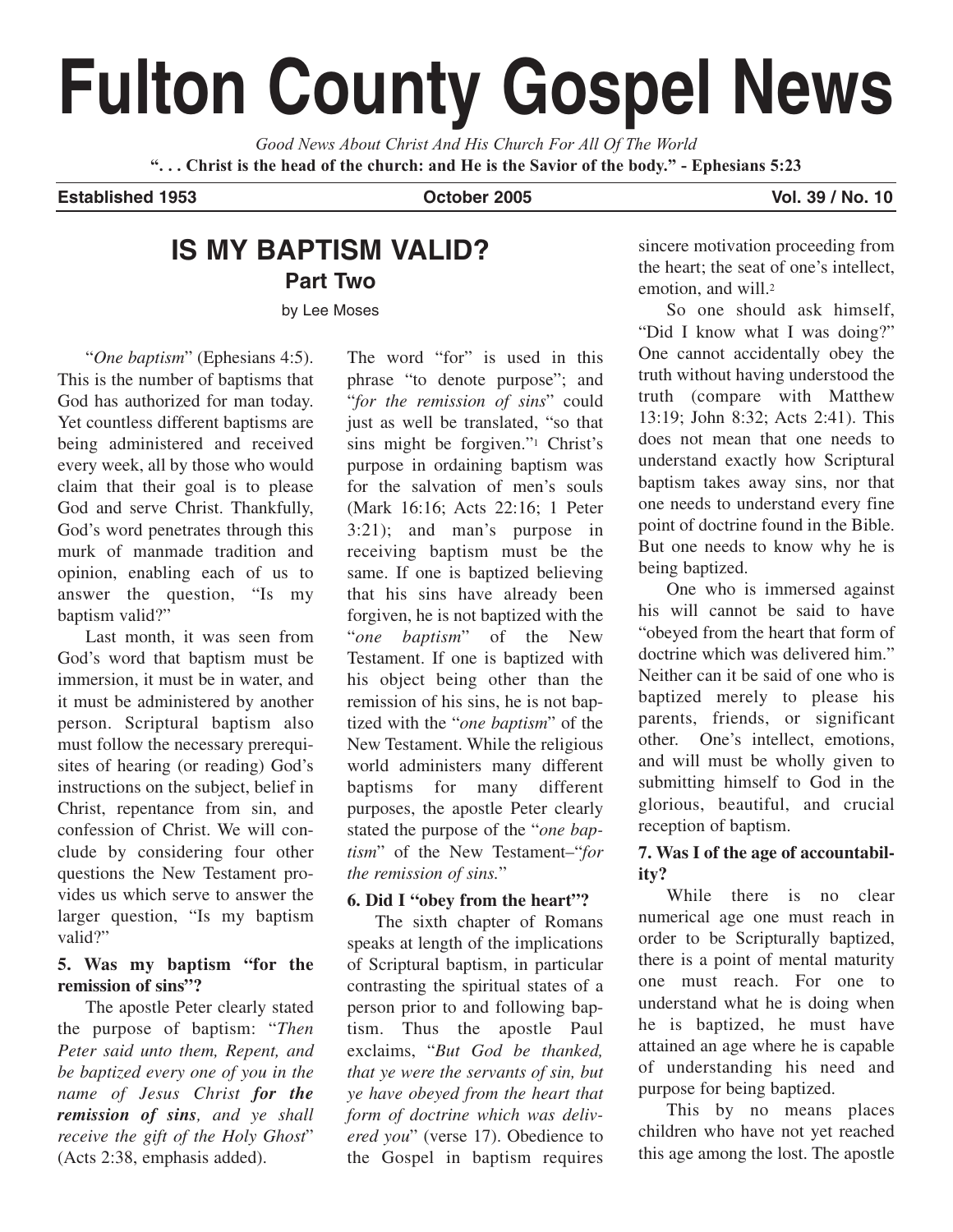#### **FULTON COUNTY GOSPEL NEWS** USPS Publication #211780

. . . is a Periodical publication issued monthly by the Church of Christ at Third and Bethel (P.O. Box 251), Mammoth Spring, AR 72554-0251. **POSTMASTER: Please mail all changes of address to the above address.**

**FCGN** is mailed free of charge to any who care to receive it. We will be happy to add any names to the regular mailing list. If you send in a name we must have a complete address, including number and street name, or R.R. or HCR number, plus box number, or a P.O. Box number and the **NINE DIGIT ZIP CODE**. This paper is supported by voluntary contributions for which we are grateful. Financial information will be furnished upon request. **Mail all address corrections or manuscripts to:**

#### **FULTON COUNTY GOSPEL NEWS** P.O. Box 251

Mammoth Spring, AR 72554

| Lee Moses $\dots\dots\dots\dots\dots\dots$ . EDITOR<br>E-Mail cocfcgn@centurytel.net<br>Website www.fultoncountygospelnews.org |
|--------------------------------------------------------------------------------------------------------------------------------|
| Hosted by TheBible.net                                                                                                         |

#### *continued from page 1*

Paul stated, "*For I was alive without the law once: but when the commandment came, sin revived, and I died*" (Romans 7:9). Of course, Paul had been born under the Law of Moses–the "commandment came" to him in the sense that he was now accountable to it, found to be in sin, and therefore spiritually dead. But prior to that time he had been spiritually alive. Jesus said, "*Suffer little children, and forbid them not, to come unto me: for of such is the kingdom of heaven*" (Matthew 19:14). Children possess the nature that citizens of God's kingdom possess. Upon another occasion Jesus told His disciples, "*Verily I say unto you, except ye be converted, and become as little children, ye shall not enter into the kingdom of heaven*" (18:3). Jesus was not saying that the disciples needed to become as those who forsook God's commandments and

were dead in sin, but as those who remained spiritually alive. Children who have not yet reached the age of accountability can neither properly understand baptism–nor can they need baptism.

### **8. Into what church was I baptized?**

Most religious bodies professing affiliation with Christ claim that the baptisms they practice place one into their respective churches. However, the "*one baptism*" of the New Testament only relates to "*one body*" (Ephesians 4:5-6), which is the church of which Christ is head (1:22-23). When the glad recipients of God's word in the first century were baptized, the Lord added them to His church (Acts 2:41, 47). None of them were added by men to manmade denominations. They had no need to be, for as the apostle Peter wrote them, "*Ye have purified your souls in obeying the truth*" (1 Peter 1:22). One who is baptized to be added to a manmade denomination cannot be said to obey God's truth, for he has merely obeyed a tradition of men (compare with Matthew 15:9). Thus his soul has not been "purified," but remains lost in sin.

#### **CONCLUSION**

It is sad and unfortunate that so many invalid baptisms are being taught and practiced in the religious world today. Yet the New Testament teaches but one valid baptism for mankind today. For one to ensure that his baptism is valid, he should ask himself the questions that have been discussed in these two articles:

- **1. Was my baptism immersion?**
- **2. Was my baptism in water?**

**3. Was my baptism administered by another person?**

**4. Did I complete the necessary prerequisites?**

**5. Was my baptism "for the remission of sins"?**

**6. Did I "obey from the heart"?**

**7. Was I of the age of accountability?**

### **8. Into what church was I baptized?**

While this may strike some as overly complicated, it comes down to one question: "**Did I do what the Bible says to do?**" The conversions of the New Testament did not usually take a long time to occur, because these things are not terribly difficult to understand for one who truly desires to please God.

Upon an occasion in Ephesus, the apostle Paul encountered some men who had been baptized with the intention of pleasing God, but they had not been baptized with the "*one baptism*" of the New Testament (Acts 19:1-3). Paul then taught them correctly, and "*When they heard this, they were baptized in the name of the Lord Jesus*" (verse 4-5).

Have you been Scripturally baptized? If not, your response should be the same as those earnest God-seekers whom Paul encountered.

*And now why tarriest thou? arise, and be baptized, and wash away thy sins, calling on the name of the Lord* (Acts 22:26).

<sup>1</sup> "*eis*," in Bauer, Danker, Arndt, and Gingrich, *A Greek-English Lexicon of the New Testament and Other Early Christian Literature*, 3rd ed. (Chicago: Univ. Of Chicago Press, 2000), p. 290. Matthew 26:28 is the verse particularly under discussion here, but Acts 2:38 is cross-referenced under this usage, and uses the same exact phrase as that found in Matthew 26:28.

<sup>2</sup> "*kardia*," BDAG, pp. 508-509.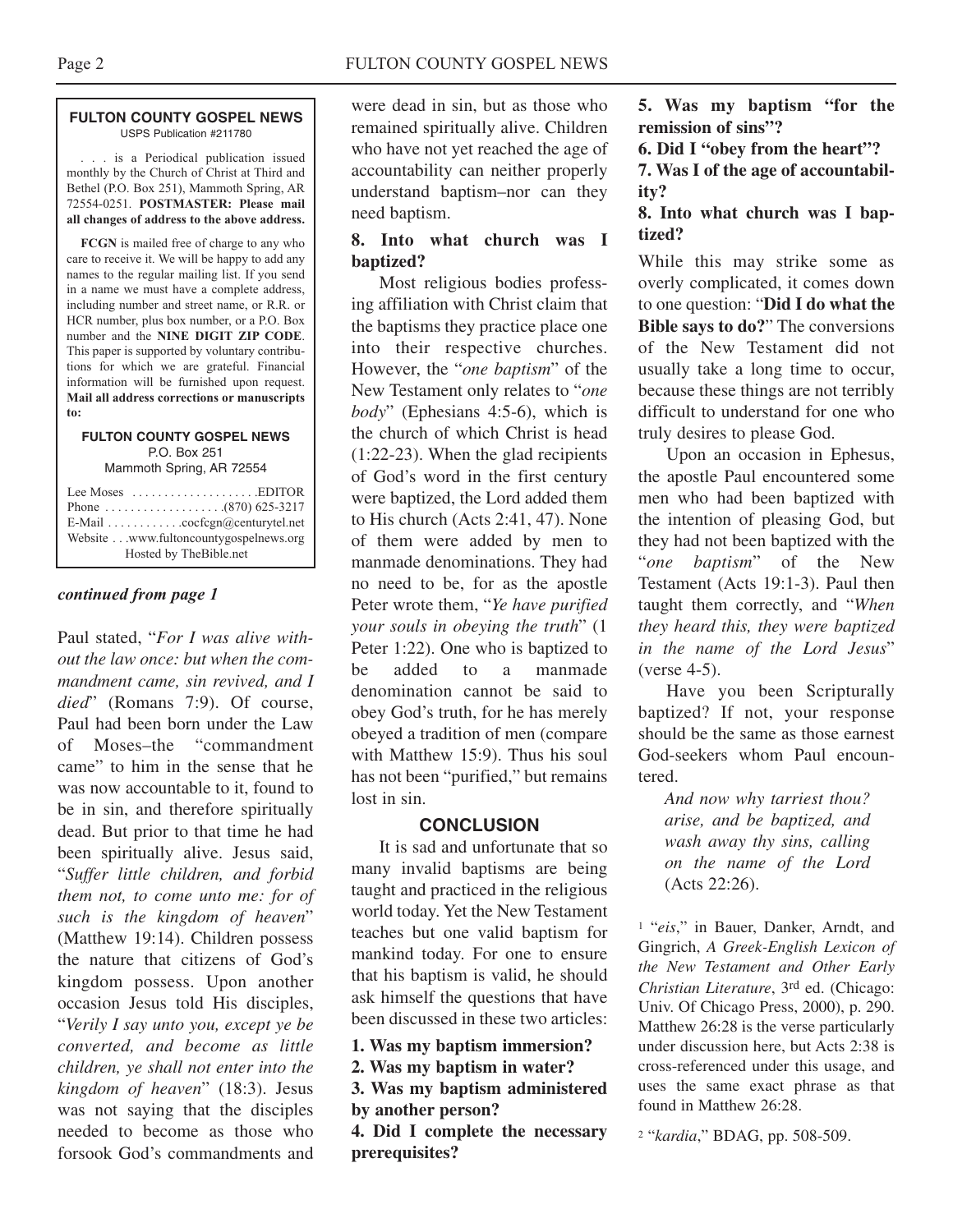# **STEPHEN: AN EXAMPLE OF PROVIDENCE**

by Chris Perry

All that we know of the biblical character Stephen is contained in the better part of two chapters, Acts 6 and 7. In such a short section of the Inspired Record, this man is able to etch an indelible mark on the face of Christianity. Stephen, along with Philip the Evangelist and five others, was chosen to assist in the care of the Grecian widows (Acts 6:1-6). His character was obviously great, for he is described several times as "*a man full of faith and of the Holy Ghost*" (6:5, 8), a statement indicating his faithfulness and zeal for the cause of Christ. As well, Stephen took an active role in preaching the Gospel. Shortly after his appointment by the apostles, he is described as doing "*great wonders and miracles among the people*" and preaching to the Jewish leaders of the day. After one such sermon before the Sanhedrin in which he outlined Israel's history of rebellion against God, Stephen closed with this indictment:

*Ye stiffnecked and uncircumcised in heart and ears, ye do always resist the Holy Ghost: as your fathers did, so do ye. Which of the prophets have not your fathers persecuted? and they have slain them which shewed before of the coming of the Just One; of whom ye have been now the betrayers and murderers: who have received the law by the disposition of angels, and have not kept it* (Acts 7:51- 53).

His audience was "c*ut to the heart*" following this sermon, "*and they gnashed on him with their teeth*"

(verse 54). Ultimately, their anger exploded in a flurry of stones; and Stephen, after two very Christ-like statements, "*fell asleep*" (v. 60).

The interested student of the Bible might be left with several questions regarding the way in which God deals with man. These questions might include:

#### **WHERE WAS GOD WHILE ALL OF THIS WAS HAPPENING?**

Many who read of an event like the one just described might ask, "If God is so loving and concerned, where was He when Stephen was killed?" In fact, this question or a variant of it is asked all over the world when loved ones die, when hardships arise, and when tragedy strikes. Often, enemies of God and His people look on the tragedies that befall Christians and ask, "*Where is thy God?*" (Psalm 42:10). However, a closer examination of Acts 7 reveals the whereabouts of our Lord and Savior: "*But he* [Stephen]*, being full of the Holy Ghost, looked up stedfastly into heaven, and saw the glory of God, and Jesus standing on the right hand of God*" (v. 55). God, as manifested through the posture of His Son, is infinitely interested in and concerned about the well-being of His people. Jesus is not a high priest *"who cannot be touched with the feeling of our infirmities…"* (Hebrews 4:15). Instead, He *is* "touched," literally, "feels sympathy for" or "has compassion toward."1 Indeed, the Godhead does care.

# **WHY DOES GOD ALLOW BAD THINGS TO HAPPEN?**

The companion question to the first is, "If God is so interested, why does He allow such tragedies to affect His people?" And this question, just like the first, is lifted

up almost universally. Gideon, who would later come to judge or lead God's nation, asked, "*Oh my Lord, if the LORD be with us, why then is all this befallen us? and where be all his miracles which our fathers told us of?*" (Judges 6:13). In answer to this question, religious individuals often run in one of two directions: either they deny God's intervention at all or they manufacture ways in which God *directly* intervenes. But problems exist with both philosophies. If one believes that God does not intervene (a system of belief known as deism) then God becomes a Being Who does not care about man, but instead sleeps soundly as the clock He set in motion ticks away toward chaos. Such an opinion of God violates His very nature (1 John 4:8).

As well, if one holds that God miraculously, directly works to influence the outcome of events today, then he is met by contrary teachings in Scripture. In 1 Corinthians 13, Paul was describing the place of miracles in God's scheme when he revealed that "*when that which is perfect* [the completely recorded revelation of God] *is come, then that which is in part* [the system of miracles] *shall be done away*" (1 Corinthians 13:10). It must also be noticed that miraculous gifts could only be passed on through the laying-on of the apostles' hands (Acts 8:14-17), and the apostles are dead and buried. But just as importantly, if God works directly to influence the lives of *some* but not *everyone*, then God becomes a respecter of persons (Romans 2:11). A lady came into this author's office one day seeking guidance. Her parents had died when the car they were driving was swept away by floodwaters. She had been influenced by so-called "faith healers" and others who advocate modern-day miracles, and